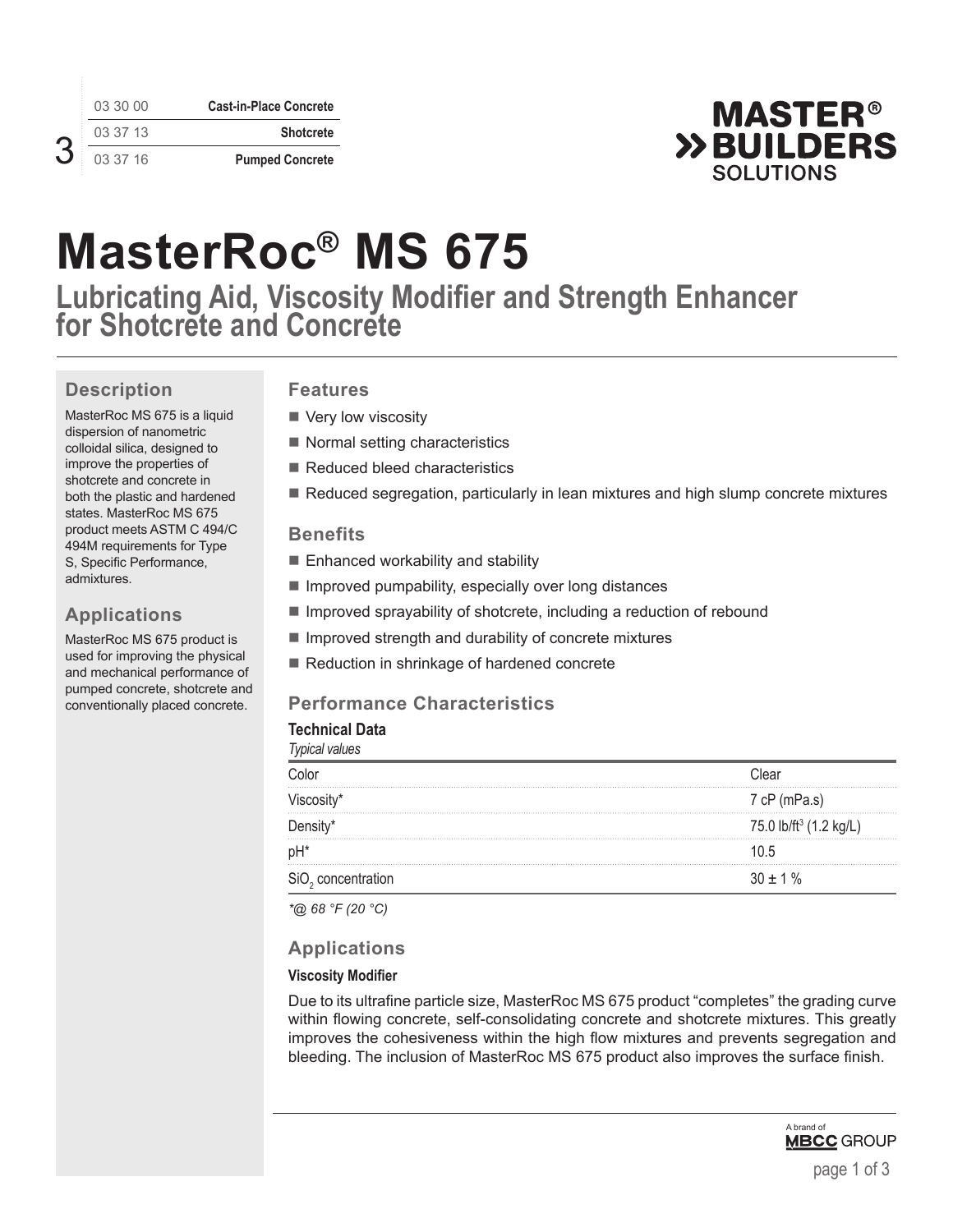#### **Strength Enhancer**

Both the compressive and flexural strengths can be improved by optimizing the mixture and incorporating MasterRoc MS 675 product along with a polycarboxylate-based waterreducing admixture. Normally, a typical concrete mixture achieves a flexural strength that is about one-tenth of its compressive strength, while the optimized mixture can achieve an improved ratio.

#### **Lubricating Aid**

The inclusion of MasterRoc MS 675 product in pumped concrete and shotcrete offers improved pumpability and reduced pumping pressures, especially in mixtures with low cement content, lack of fines and poorly-graded aggregates.

#### **Guidelines for Use**

**Dosage:** The recommended dosage range of MasterRoc MS 675 product is 4 to 12 fl oz/cwt (260 to 780 mL/100 kg).

The dosage of MasterRoc MS 675 product will vary according to the quantity of fines within a mixture and the resultant rheology required for the application. Preliminary tests are recommended to determine the optimum dosage.

Please consult your local Master Builders Solutions technical representative for guidance, if dosages outside those recommended are required.

**Dispensing and Mixing:** MasterRoc MS 675 product should be incorporated in the mixing water. MasterRoc MS 675 product should not be added to the dry materials.

### **Product Notes**

**Compatibility:** MasterRoc MS 675 product can be used with other Master Builders Solutions admixtures to achieve cost-effective customized performance. However, all admixtures should be dispensed separately to ensure complete distribution throughout the mixture. MasterRoc MS 675 product should not be used in conjunction with other admixtures unless specific test information is available.

# **Storage and Handling**

**Storage Temperature:** MasterRoc MS 675 product should be stored within a temperature range of 40 °F and 95 °F (5 °C and 35 °C). Do not allow the product to freeze. Consult your local Master Builders Solutions technical representative before using any product that has frozen. Store under cover, out of direct sunlight and protect from extremes of temperature.

**Safety:** MasterRoc MS 675 product contains no hazardous materials requiring labeling. However, colloidal silica will irritate the eyes and the skin. Hence, standard precautions for handling chemical products should be observed: Avoid eye and skin contact and wear gloves and safety goggles. If contact occurs, rinse with plenty of water. In case of eye contact, seek medical advice.

# **Packaging**

MasterRoc MS 675 product is available in bulk and packaged quantities. Because bulk shipping and packaging sizes vary by region, please contact your local Master Builders Solutions sales representative for more information.

### **Related Documents**

Safety Data Sheets: MasterRoc MS 675 product.

# **Additional Information**

For additional information on MasterRoc MS 675 product, contact your local sales representative.

*Master Builders Solutions, a brand of MBCC Group, is a global leader of innovative chemistry systems and formulations for construction, maintenance, repair and restoration of structures. The Admixture Systems business provides advanced products, solutions and expertise that improve durability, water resistance, energy efficiency, safety, sustainability and aesthetics of concrete structures, above and below ground, helping customers to achieve reduced operating costs, improved efficiency and enhanced finished products.* 

*Utilizing worldwide resources, the Master Builders Solutions community of experts are passionate about providing solutions to challenges within all stages of construction, as well as the life cycle of a structure. At Master Builders Solutions we create sustainable solutions for construction around the globe.*